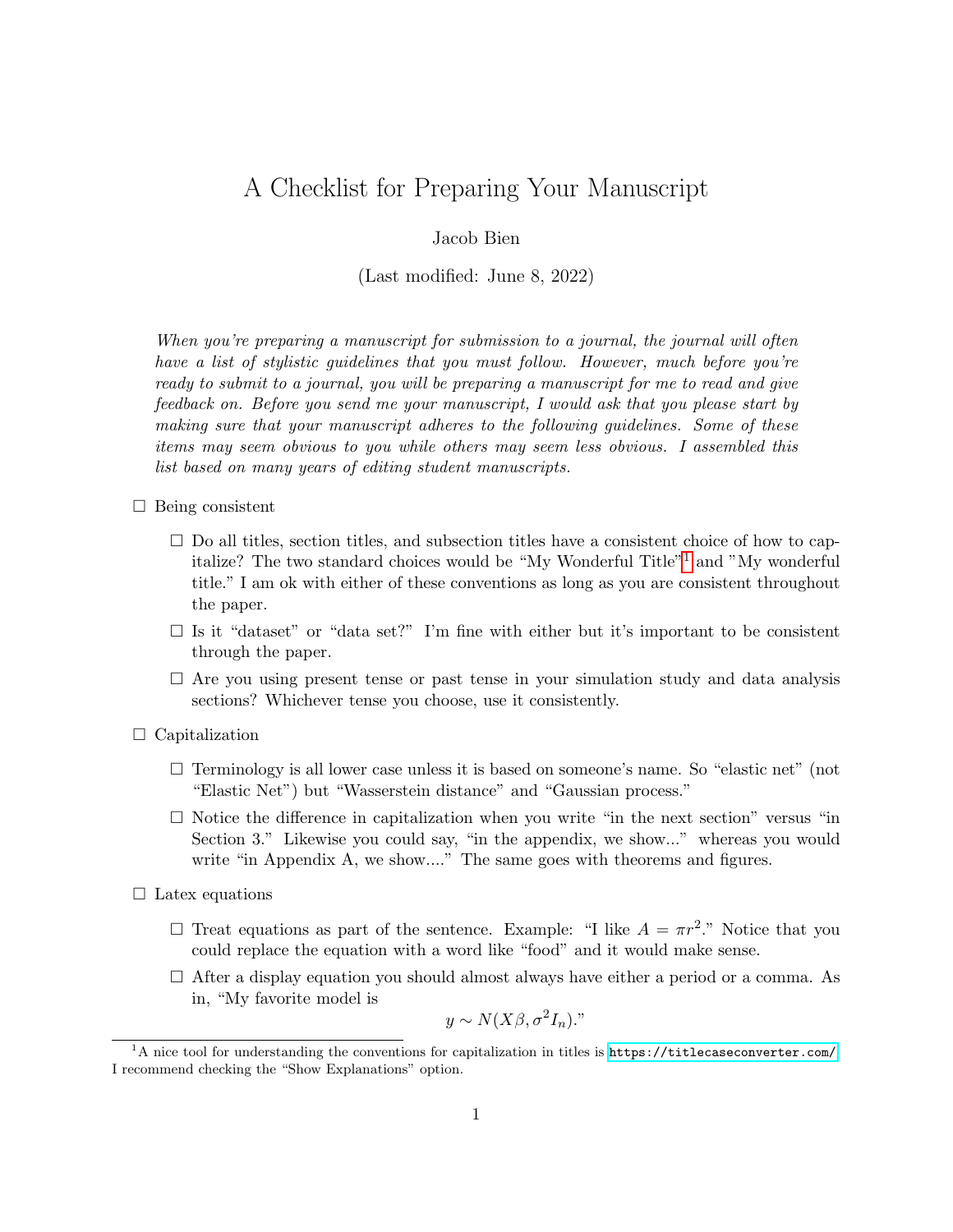Right before a display equation, you would only use a colon if it is ending a complete sentence. So you wouldn't say, "We write this as:" since that's not a full sentence. But you could say, "We write this as follows:" An alternative would be to write, "We write this as" without any comma.

- $\Box$  Don't start sentences with mathematical notation. So instead of writing, " $\Sigma$  is a Toeplitz matrix," you would find some other way to word it. For example, you could write, "The matrix  $\Sigma$  is Toeplitz."
- $\Box$  Use  $\mathcal{L}$  \mathrm{diag}\$ rather than \$diag\$ (and likewise for other words).
- $\Box$  Be sure to write \$p\$ rather than just p in text (and likewise for other cases where a single-letter variable name appears within a line of text). The reason this matters is that the result will look different  $(p \text{ versus } p)$ .
- $\Box$  For inner products, use  $\land \Box$  x,  $\lor \Box$  rangle  $\land$  rather than  $\land \lor$ ,  $\lor \lor$ . This will results in  $\langle x, y \rangle$  rather than  $\langle x, y \rangle$ .
- $\Box$  For "much greater than," use  $\wp \gtrsim \wp$  n\$ rather than  $\wp \gg \wp$  n\$ (this will result in  $p \gg n$ rather than  $p \gg n$ . And likewise, use \$\11\$ for "much smaller than."
- $\Box$  For norms, use  $\ell\$   $\sharp$  rather than  $\ell\$
- $\Box$  Use **\left** and **\right** whenever using parentheses, curly braces, etc. This will resize them as appropriate for the context.
- $\Box$  Refer to equations either as "Equation 12" or "(12)," but not as "Equation (12)." Use \eqref{} for references of the form "(12)."
- $\hfill\Box$ <br> <br> Citations
	- $\square$  Use \citep{} for a parenthetical and \citet{} for a noun. Examples: (a) "The lasso \citep{tibs96} uses an L1 penalty." (b) "\citet{tibs96} shows that..." One places a citation in parentheses as in (a) when you could read the sentence without the citation and it would still make sense. This is not true in (b), where the citation is the subject of the sentence.
	- $\Box$  Be sure that you don't have double parentheses. To do so, you can use \citealt{}. Example: "The lasso (see, e.g., \citealt{ESL}) is..."
- $\Box$  Common sense things
	- $\Box$  Is every sentence grammatically correct?
	- $\Box$  Are all words spelled correctly?
- $\Box$  Logical flow
	- $\Box$  When a sentence refers to something as if it has already been introduced to the reader, has this thing actually already been introduced to the reader? [The only way I know to figure this out is to read your writing from the very start to the very end. And as you're reading, pretend you're someone who is reading this paper for the first time.]
	- $\Box$  Whenever referring to a piece of notation or a fact that was used more than, say, two paragraphs ago, provide an equation number or section reference for where this notation or fact was presented. E.g. "since  $a + b = c$  (see Theorem 2)" or "Recall the definition of W from Section 2."